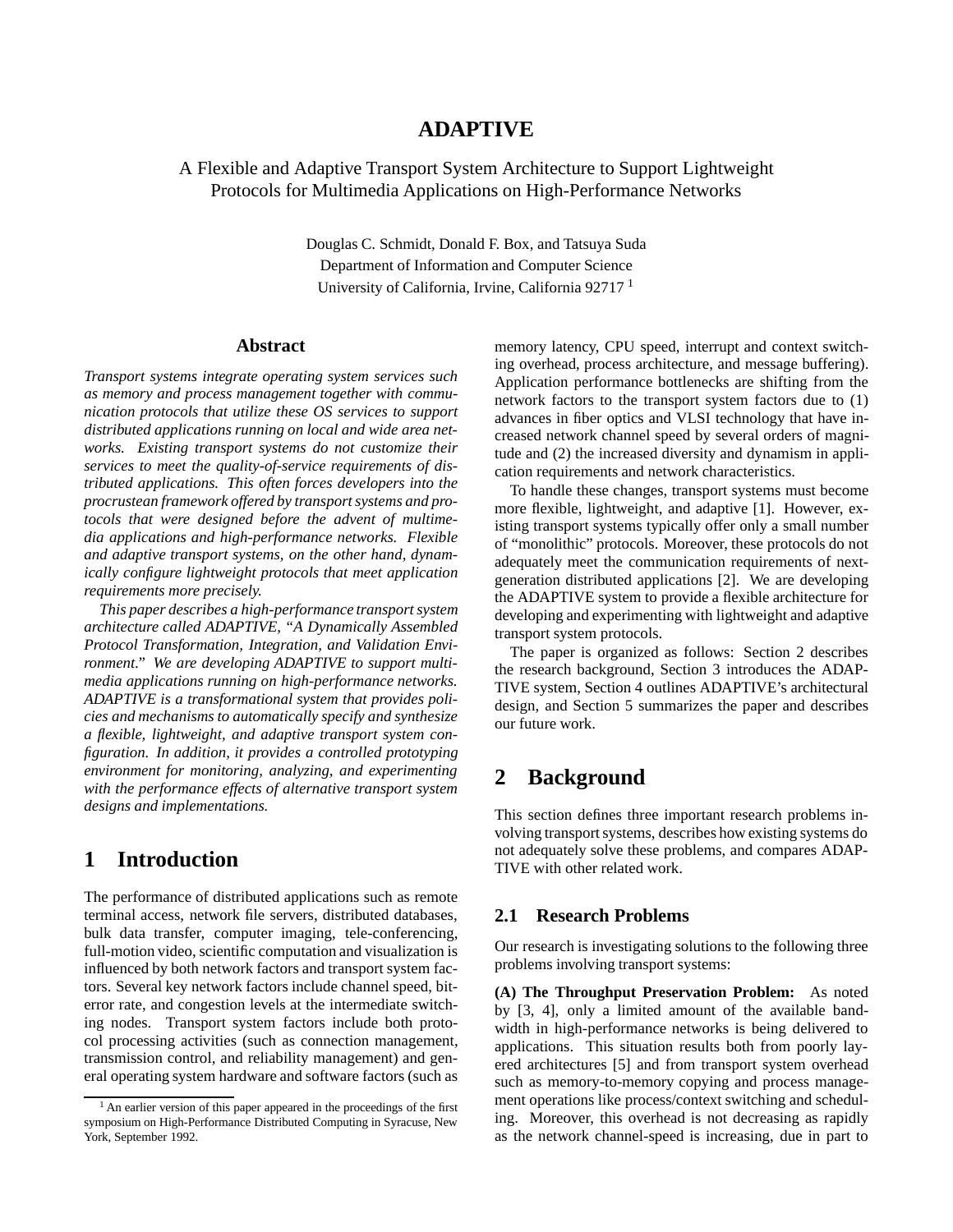| <b>Transport Service Class</b>   | <b>Example Applications</b>           | Average   | <b>Burst</b><br>Factor | <b>Delay</b><br>Sens | <b>Jitter</b><br><b>Sens</b> | Order<br><b>Sens</b> | Loss<br>Tolerance | <b>Priority</b><br><b>Delivery</b> | Multi- |
|----------------------------------|---------------------------------------|-----------|------------------------|----------------------|------------------------------|----------------------|-------------------|------------------------------------|--------|
|                                  |                                       | Thruput   |                        |                      |                              |                      |                   |                                    | cast   |
| <b>Interactive</b>               | Voice Conversation                    | low       | low                    | high                 | high                         | low                  | high              | no                                 | no     |
| <b>Isochronous</b>               | Tele-Conferencing                     | mod       | mod                    | high                 | high                         | low                  | mod               | yes                                | yes    |
| <b>Distributional</b>            | Full-Motion Video (comp)              | high      | high                   | high                 | mod                          | low                  | mod               | ves                                | yes    |
| <b>Isochronous</b>               | Full-Motion Video (raw)               | very-high | low                    | high                 | high                         | low                  | mod               | yes                                | yes    |
| <b>Real-Time Non-Isochronous</b> | <b>Manufacturing Control</b>          | mod       | mod                    | high                 | var                          | high                 | low               | yes                                | yes    |
|                                  | File Transfer                         | mod       | low                    | low                  | N/D                          | high                 | none              | no                                 | no     |
| <b>Non-Real-Time</b>             | TELNET                                | very-low  | high                   | high                 | low                          | high                 | none              | ves                                | no     |
| <b>Non-Isochronous</b>           | <b>On-Line Transaction Processing</b> | low       | high                   | high                 | low                          | var                  | none              | no                                 | no     |
|                                  | Remote File Service                   | low       | hıgh                   | high                 | low                          | var                  | none              | no                                 | yes    |

Table 1: Application Transport Service Classes (TSC)

the widespread use of traditional transport system infrastructures such as UNIX, which are ill-suited for asynchronous, interrupt-driven network communication. Transport system overhead also affects other network characteristics such as delay and jitter.

**(B) The Application and Network Diversity and Dynamism Problem:** Another challenge facing transport system developers and researchers is how to effectively support the diverse quality-of-service requirements of nextgeneration distributed multimedia applications (we will refer to these as simply "application requirements" from now on) running over diverse, high-performance networks.

**Multimedia Applications:** Multimedia application requirements are more demanding and dynamic than those found in traditional applications like remote terminal access, file transfer, and electronic mail. For example, multimedia applications involve combinations of quality-of-service requirements such as extremely high throughput (full-motion video), strict real-time delivery (manufacturing control systems), low latency (on-line transaction processing), low delay jitter (voice conversation), capabilities for multicast (collaborative work activities) and broadcast (distributed name resolution), high-reliability (transfer of medical images), temporal synchronization (tele-conferencing), and some degree of loss tolerance (hierarchically-coded video).

Multimedia applications also impose different network traffic patterns. For instance, some applications generate highly bursty traffic (variable bit-rate video), some generate continuous traffic (constant bit-rate video), and others generate short, interactive, "request-response" traffic (network file systems using remote procedure calls (RPC)). In addition, application requirements may change dynamically during a session (*e.g.,* a tele-conferencing application may switch between unicast and multicast as participants join and leave the conversation). Table 1 illustrates the diversity of transport requirements for several representative classes of distributed applications [6].

**High-Performance Networks:** Network diversity involves both the static architecture and dynamic state of the underlying network. A diverse collection of networks now exists, possessing differences in *diameter* (LANs, MANs, and WANs), *channel speeds* (4/16 Mbps Token Ring, 10 Mbps Ethernet, 100 Mbps FDDI, and 155/622 Mbps ATM), *channel bit-error rate* (approximately  $10^{-4}$  for copper and  $10^{-9}$  for fiber), *network type* (datagram, virtual circuit,

multicast, and broadcast), *media access control scheme* (CSMA/CD, token passing, and switch based), *maximum transmission unit* (48 bytes for ATM and DQDB cells, 1,500 bytes for Ethernet packets, 4,500 bytes for an FDDI frame, and 9,188 bytes for SMDS) and *network services* (synchronous, asynchronous, and isochronous delivery and bounded-delay guarantees).

Moreover, given the large installed network base, many applications will continue to interoperate across several environments in the foreseeable future. These environments include (1) low-utilization, low-latency LANs (*e.g.,* Ethernet), (2) congestion-prone, high latency WANs (*e.g.,* the current Internet), and (3) high-bandwidth, high latency WANs (*e.g.,* ATM-based B-ISDN public access networks) [2]. Handling this diversity and dynamism requires determining appropriate end-to-end congestion and error protection schemes. These schemes must effectively utilize the high bandwidth channels and adapt quickly to dynamically changing network conditions such as congestion or routing updates.

**(C) The Communication Software Development Complexity Problem:** Communication software has traditionally been difficult to develop, due to the complexity of trying to simultaneously maximize performance, functionality, correctness, extensibility, and portability across heterogeneous operating environments. This heterogeneity is reflected in complex software architectures that must support diverse applications written in diverse languages, communicating via diverse transport systems running on diverse computer architectures, which interoperate over diverse internetworked environments. To effectively support this heterogeneity, it is increasingly important to structure communication software using modular designs that enhance maintainability, flexibility, and efficiency. In particular, complicated communication software increases the difficulty of migrating selected transport system operations into more efficient VLSI hardware implementations.

### **2.2 Inadequacy of Existing Transport System Solutions**

Existing transport systems do not provide effective solutions for all three problems described above. This section describes several reasons for the inadequacy of existing systems.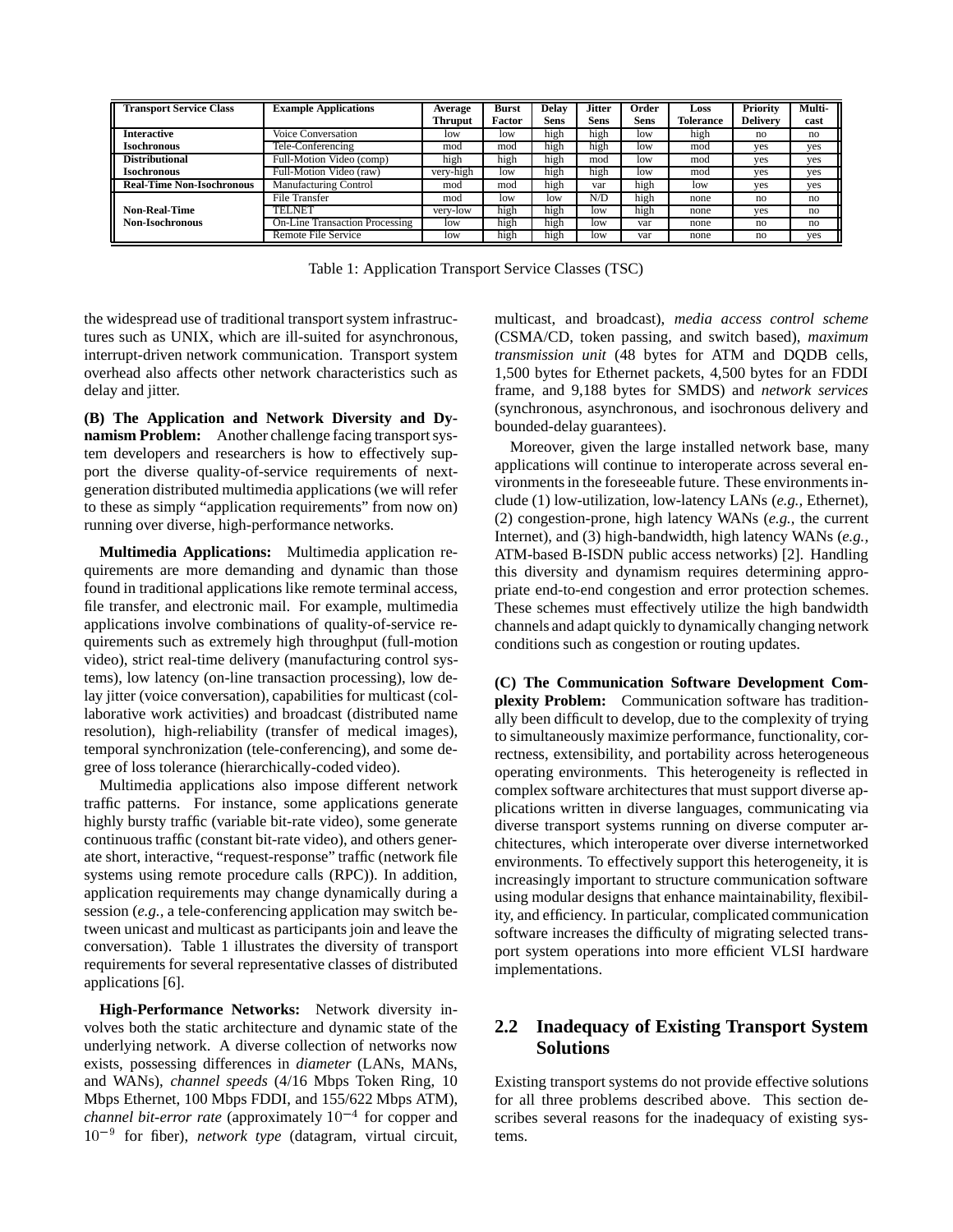**(A) High Transport System Overhead:** Effectively supporting application requirements involves suitable performance and services from both the network and the transport system. However, most general-purpose operating systems do not provide adequate support for transport system activities such as real-time process scheduling, interrupt handling and context switching, message buffer management, layerto-layer flow control, and multiplexing and demultiplexing [7]. Moreover, many protocol suites are implemented with improperly layered process architectures that increase protocol processing overhead [8].

Due to this overhead, the bandwidth available in a highperformance network is reduced by 1 to 2 orders of magnitude by the time it is actually delivered to applications [4]. Moreover, this throughput preservation problem persists despite an increase in CPU speeds. There are several explanations for this behavior: (1) networks have increased by 5 or 6 orders of magnitude (from kbps to Gbps), whereas CPU speeds have only increased by 2 or 3 orders of magnitude (from 1 MIP up to 100 MIPS) [3], (2) existing transport systems are written largely in software, (3) network host interfaces typically generate interrupts for every transmitted and received packet, leading to increased CPU context/process switching overhead [3, 9], and (4) despite increasing total MIPS, RISC architectures often penalize interrupt-driven network communication by exhibiting high context/process switching overhead. This overhead results from the cost of flushing instruction and data caches and pipelines, as well as from storing and retrieving register windows and invalidating translation-lookaside buffers.

**(B) Inflexible and Non-Adaptive Transport System Architectures:** Existing transport systems are also unable to meet the diverse and dynamic demands of applications and networks since they typically provide only a fixed, statically configured suite of protocol services [2]. For instance, most general-purpose protocols are not capable of dynamically tailoring their services to take advantage of specific application requirements or network characteristics [10]. Moreover, communication software tends to be inflexible and difficult to modify [2], and is often tightly coupled to a particular transport system environment such as TCP/IP on BSD UNIX [7, 11]. All these factors increase the difficulty of maintaining, extending, and adapting the software to support the increased diversity in networks and applications.

For example, it is difficult to select an existing transport system configuration that is neither too *overweight* nor too *underweight* to satisfy the QoS requirements. An example of an overweight configuration is one where a protocol (such as TP4) provides retransmission support for loss-tolerant, constrained latency applications such as interactive voice. In this case the extra mechanisms required to provide retransmission simply slow down the protocol processing. An example of an underweight configuration is one where a protocol (such as TCP) does not provide a service (such as reliable multicast support) for applications that require it (such as interactive teleconferencing applications).

To illustrate the range in the design space, transport systems are distinguished below by how they adapt their con-

figurations in response to dynamically changing application requirements and network characteristics:

 **Static Transport Systems:** are completely configured at operating system boot time. In this case, the transport system often provides protocol support based only upon general usage assumptions such as *unreliable datagram service* (*e.g.,* UDP) versus *reliable byte stream service* (*e.g.,* TCP). Many well-known transport systems belong to this category [12, 13, 14, 15, 16].

 **Dynamic Transport Systems:** postpone complete configuration until either connection establishment time or during data transfer. In both cases, these transport systems may be configured by negotiating with (1) local and remote hosts and (2) intermediate switching nodes in the network. This negotiation process customizes transport system sessions to account for the application requirements and the available host and network resources. These resources include available buffer space, CPU load, available communication ports and virtual circuits, and network congestion level.

Only a handful of transport systems provide any support for configuration of their protocol suites at connection establishment time [2, 17, 18]. Furthermore, this support typically involves activities on only the local hosts, *i.e.,* network and remote host characteristics and conditions are typically not considered during the configuration process.

An even more dynamic approach permits reconfiguration during the data-transfer phase, thereby accommodating dynamic changes in application requirements, transport system resources, and network characteristics. Very few transport systems provide support for adaptive reconfiguration, and those that do are experimental research projects [6, 19].

Given the increasing diversity of application requirements and network characteristics (combined with the fact that both may change dynamically), it appears that dynamically configured transport systems may support a wider range of application/network pairings more effectively than statically configured systems. Therefore, we are designing ADAP-TIVE's architecture to support transport systems that execute lightweight and adaptive communication protocols that are configured flexibly.

**(C) No Explicit Support for Multimedia Applications and High-Performance Networks:** Many popular transport systems were designed and implemented before the new generation of multimedia applications and high-performance networks became widely available. For example, the BSD 4.3 UNIX TCP/IP implementation was originally designed for traditional data applications that required 100 percent error-free transmission over low-bandwidth, high-error network links such as ARPANET.

Therefore, TCP/IP (and in many cases the ISO TP[0-4] transport protocols) may prove inadequate for modern multimedia applications, since they do not incorporate (1) efficient control formats,<sup>2</sup> (2) fast connection establishment, (3)

<sup>&</sup>lt;sup>2</sup> For example, neither TCP nor TP4 place their checksum in the packet trailer, thereby precluding simultaneous transmission and checksum computation [20]. Moreover, many fields in the TCP header are not word-aligned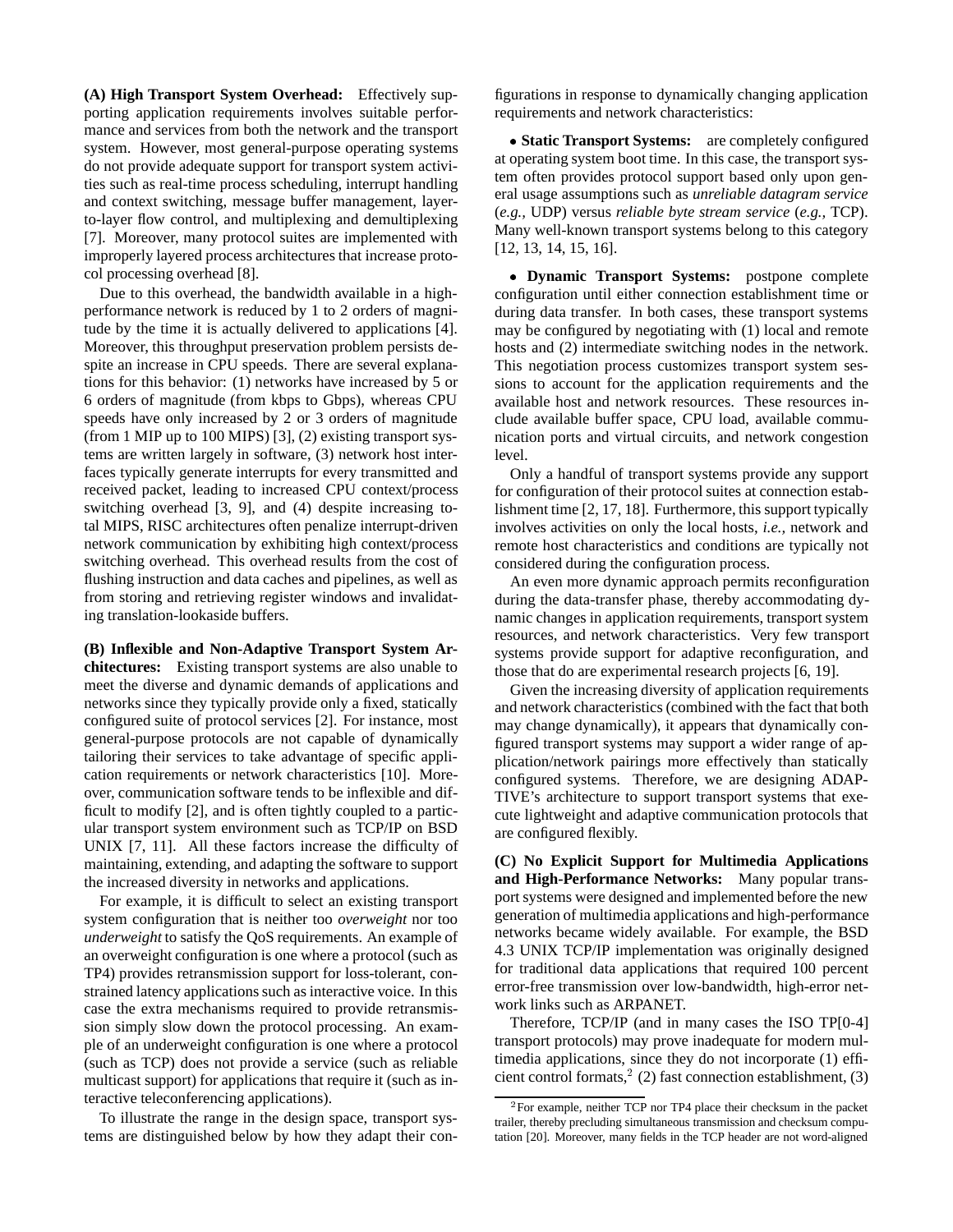multicast support, (4) security, (5) synchronized multimedia streams or (6) quality-of-service parameters such as prioritized real-time guarantees involving bounded delay/jitter and application-selectable levels of loss-tolerance [1, 21]. Moreover, most existing transport systems do not export multimedia services like isochronous and synchronous delivery guarantees from the underlying network to the application.

In addition, standard protocol suites were designed for low-speed, unreliable, congestion-prone datagram networks, rather than high-speed, congestion-controlled virtual-circuit networks such as ATM [22]. For example, the TCP/IP suite does not provide (1) explicit access control (although TCP's *slow start* and *multiplicative decrease* algorithms are used to simulate access control), (2) rate control and selective retransmission to handle congestion, or (3) long-delay link support such as large flow-control windows, non-wrapping sequence numbers, and precise round-trip timer calculations. Although extensions to TCP and IP have been proposed that address these limitations [23], these proposals are not yet been integrated into the base standards requirements.

### **2.3 Related Work**

A growing number of projects address high-performance transport systems that are constructed out of flexible components that support lightweight and adaptive protocols. In addition to the research described in this section, other projects focusing on various aspects of flexible, lightweight, and adaptive transport systems and protocols include [3, 18, 20, 21, 24, 25, 26, 27]. The ADAPTIVE system is influenced by the Programmable Network Prototyping System (PNPS) [28], the *x*-kernel/Avoca projects [2, 7], the Function-based Communication SubSystem (F-CSS) [6], and the Multi-Stream Protocol (MSP) [19]. PNPS is an environment for prototyping and experimenting with hardware implementations of MAC-layer protocols. ADAPTIVE, on the other hand, focuses on prototyping and experimenting with software architectures for middle- and higher-layer protocols.

The *x*-kernel is a communications-oriented environment that supports protocol development and experimentation. It provides a "protocol backplane" consisting of uniform interfaces for reusable, "medium-granularity" communication service components such as message handling, multiplexing and demultiplexing, and event management. Protocol interrelationships are described and implemented via modular, highly-layered protocol graphs composed from virtualand micro-protocols. Whereas the *x*-kernel focuses on OS support for medium-grain protocol activities, ADAPTIVE supports finer-grain protocol session functionality such as connection management, reliability management, and endto-end transmission control.

Avoca uses the *x*-kernel as a run-time environment to support middle-layer protocol implementation and experimentation. Its primary emphasis is on flexible implementations of protocols like RPC, UDP, and TCP, which support traditional data applications running on traditional networks. ADAP-

TIVE, on the other hand, focuses on flexible and adaptive transport systems that support multimedia applications running on high-performance networks.

The Function-based Communication SubSystem (F-CSS) is a transport system architecture that supports dynamic reconfiguration of protocol stacks based on explicitly-specified application requirements. F-CSS utilizes a special-purpose environment based upon transputers, whereas ADAPTIVE resides in a general-purpose OS.

The Multi-Stream Protocol (MSP) is a "feature-rich" transport protocol designed to execute on parallel processors. In addition, MSP permits protocol configurations to change their mechanisms "on-the-fly" without loss of data (*e.g.,* switching the retransmission scheme from *go-back-n* to *selective repeat* within an active connection). Like the *x*kernel, MSP focuses more on mechanisms (*e.g., how* to implement the changes on-the-fly) rather than on policies that orchestrate the mechanisms (*e.g., when* to make the changes and *what* changes should occur). ADAPTIVE, on the other hand, focuses on both policies and mechanisms (as described in Section 3).

# **3 Overview of the ADAPTIVE System**

ADAPTIVE is "A Dynamically Assembled Protocol Transformation, Integration, and Validation Environment." It is used to specify, configure, experiment with, analyze, and improve alternative transport system designs and implementations. In particular, we are developing ADAPTIVE to help ameliorate the inadequacies of existing systems described in Section 2.2 above. This section briefly describes the flexible and adaptive aspects of ADAPTIVE.

ADAPTIVE provides services that flexibly configure and reconfigure lightweight and adaptive transport system *sessions*. Its flexibility is derived from a repository of reusable mechanisms used to synthesize sessions that are customized to adapt to application requirements and network characteristics. These mechanisms include buffer and event managers, connection management, transmission control, and reliability management. A flexible transport system architectural design is essential for supporting prototyping, experimentation, and diversity.

Experience indicates that it is very difficult to specify one protocol that is optimal for all application/transport system/network combinations [29]. Therefore, instead of developing a single highly-complex, all-encompassing protocol, ADAPTIVE provides a transport system architecture that permits fine-grain selection and configuration of precisely specified protocol mechanisms [2].

ADAPTIVE also supports run-time adaptive reconfiguration that adapts to feedback from changes in applications requirements, transport system resources, and network characteristics. Adaptivity is important since applications and networks are dynamically changing entities, which are not necessarily served most effectively by static solutions. Section 4 describes the ADAPTIVE architecture in detail.

and the option formats are not fixed-sized, which increases header parsing overhead.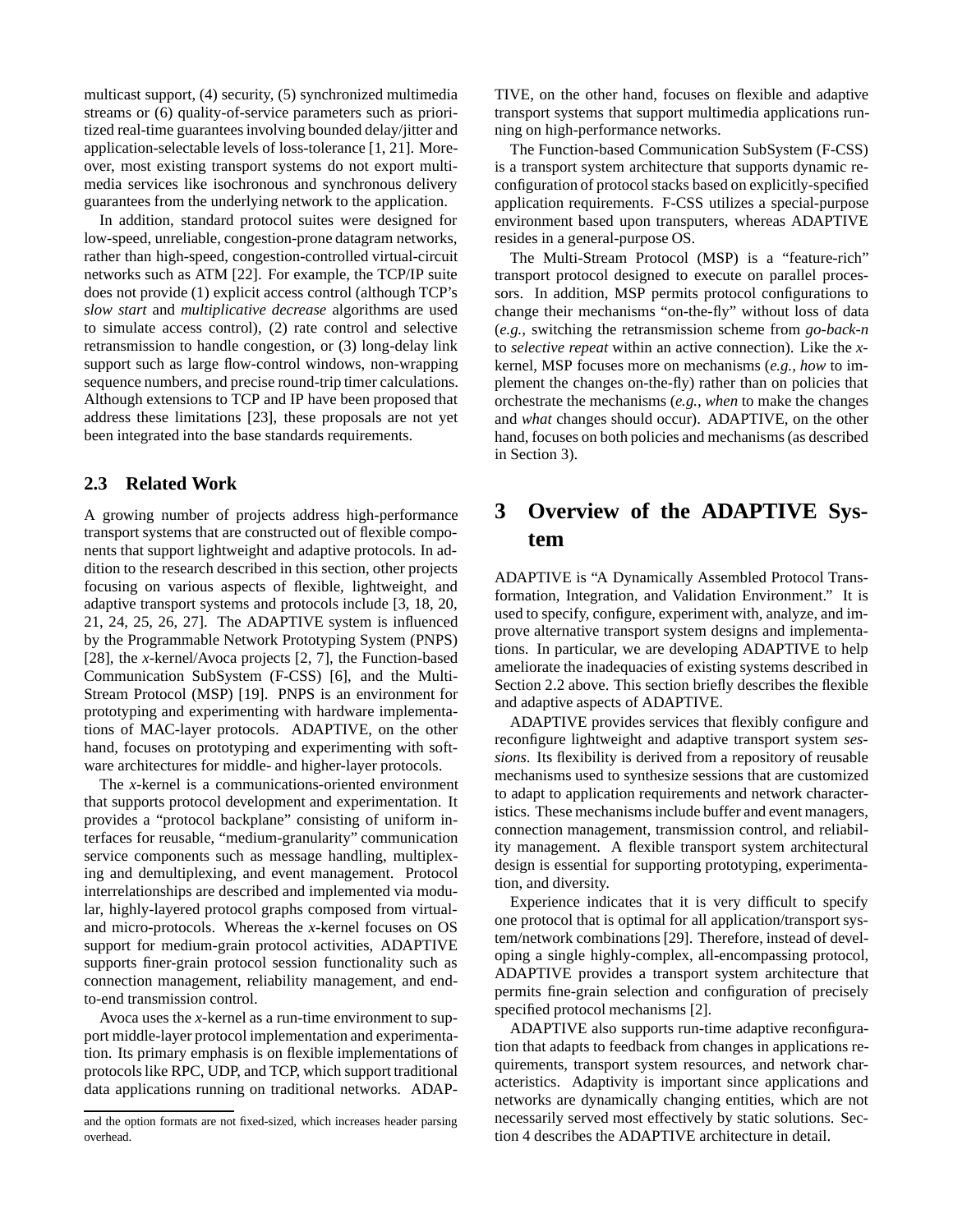ADAPTIVE is distinguished by its flexible architecture that supports (A) application and network diversity and dynamism, (B) reduction in transport system overhead, (C) dual focus on both policies and mechanisms, and (D) feedback-guided monitoring and measurement. The following paragraphs discuss these points in detail:

**(A) Support for Both Multimedia Application Requirements and Network Characteristics:** ADAPTIVE configures transport system sessions based upon the network characteristics and the QoS requirements of applications. Other related work on transport systems typically emphasizes *either* diverse application requirements [6, 25, 30] *or* network characteristics [3, 19]. Moreover, existing implementations of transport systems tend to focus more on (1) traditional data applications such as bulk text file transfer and/or (2) traditional local area network environments such as Ethernet or Token Ring.

**(B) Reduction in Transport System Overhead:** A large body of research exists on both network protocols (see [31] for a survey) and the transport systems that support them (see [8] for our survey). Techniques for reducing transport system overhead involve various combinations of the following:

- 1. Utilize faster hardware for CPUs, busses, network controllers, and memory hierarchies.
- 2. Implement selected functions (*e.g.,* checksum calculations, message buffering, and demultiplexing) in special-purpose hardware.
- 3. Migrate some or all of the protocol processing activities to "off-board" processors [9, 20, 32] to reduce CPU interrupts and operating system context/process switching on the host computer.
- 4. Implement existing protocols more efficiently by (1) shortening the instruction paths executed for each packet and (2) improving the implementation of standard transport system support services such as message management and demultiplexing [10, 11, 33].
- 5. Design new lightweight and adaptive protocols that are tailored for high-speed, low error, and low delay network environments [19, 20, 34, 35, 36].
- 6. Develop alternative transport system architectures based on (a) vertical process architectures [7, 37], (b) parallel processing of protocol functions [3, 4, 19], (c) flexible protocol stacks that require fewer layers and/or are dynamically assembled [6, 25, 26, 30], and (d) modular and extensible transport system software that supports these flexible protocol stacks [2, 18, 38].

The ADAPTIVE architecture we are developing extends prior research on flexible transport system architectures. In particular, ADAPTIVE employs techniques from categories 4 (efficient implementations), 5 (lightweight and adaptive protocol designs), and 6 (alternative transport system architectures), with particular emphasis on flexible and modular software.

**(C) Focus on Both Policies and Mechanisms:** Related work on transport systems typically focuses on providing infrastructure *mechanisms* (*e.g.,* buffering, acknowledgment, retransmission, and timer schemes) that dictate *how* to configure and reconfigure the transport system. For example, [19] describes several adaptive mechanisms that support "onthe-fly" protocol reconfigurations. However, most existing research places less emphasis on the *policies* that determine *when* to adaptively reconfigure transport system mechanisms and *what* mechanisms the subsequent reconfigurations should contain. Conversely, related work that does address policies [6, 25, 30] is less specific with respect to the mechanisms that actually enforce these policies. For example, adequately supporting QoS requirements such as bounded delay and jitter involves complicated interactions between the network and the transport systems on both local and remote hosts.

The ADAPTIVE transport system architecture, on the other hand, specifically addresses both policies and mechanisms. The following two examples illustrate the distinction between policies and mechanisms:

- Transport system policies may switch a session's retransmission mechanism from *go-back-n* to *selective repeat* in the event that (1) the application's requirements change from multicast to unicast or (2) the congestion in the network increases beyond a specified threshold (resulting in greater packet loss due to queue overflows at intermediate switching nodes) [1, 3]. Note that it may be feasible to restore the *go-back-n* scheme when congestion subsides, thereby reducing buffering requirements at the receiver(s).
- The transport system may also contain policies that cause the reliability management mechanism to switch from "retransmission-based" to "forward error correction-based" when the round-trip delay time increases beyond some threshold (*e.g.,* when a route switches from a terrestrial link to a satellite link).

Note that in each of these cases, it is as important to understand the policies that dictate *when* to switch mechanisms and *what* to switch them to, as it is to know *how* to implement the mechanisms efficiently.

**(D) Support for Controlled, Empirical Experimentation via Performance Monitoring and Measurement:** It is difficult to empirically evaluate the advantages and disadvantages of different transport system designs without (1) a controlled implementation environment and (2) systematic methods for monitoring and measuring distributed application performance [10]. However, most transport systems are designed for performance rather than for experimentation. This makes it difficult to replace selected mechanisms (*e.g.,* acknowledgment or retransmission schemes) and measure the performance impact precisely. The ADAPTIVE protocol development process, on the other hand, explicitly employs measurement as part of its iterative, feedback-driven methodology, which consists of: (1) transport system session specification and configuration, (2) experimentation, (3) analysis of the results, and (4) using feedback from (3) to refine (1).

Monitoring and measuring the performance of different transport system configurations provides feedback on the consequences of selecting between alternative policies and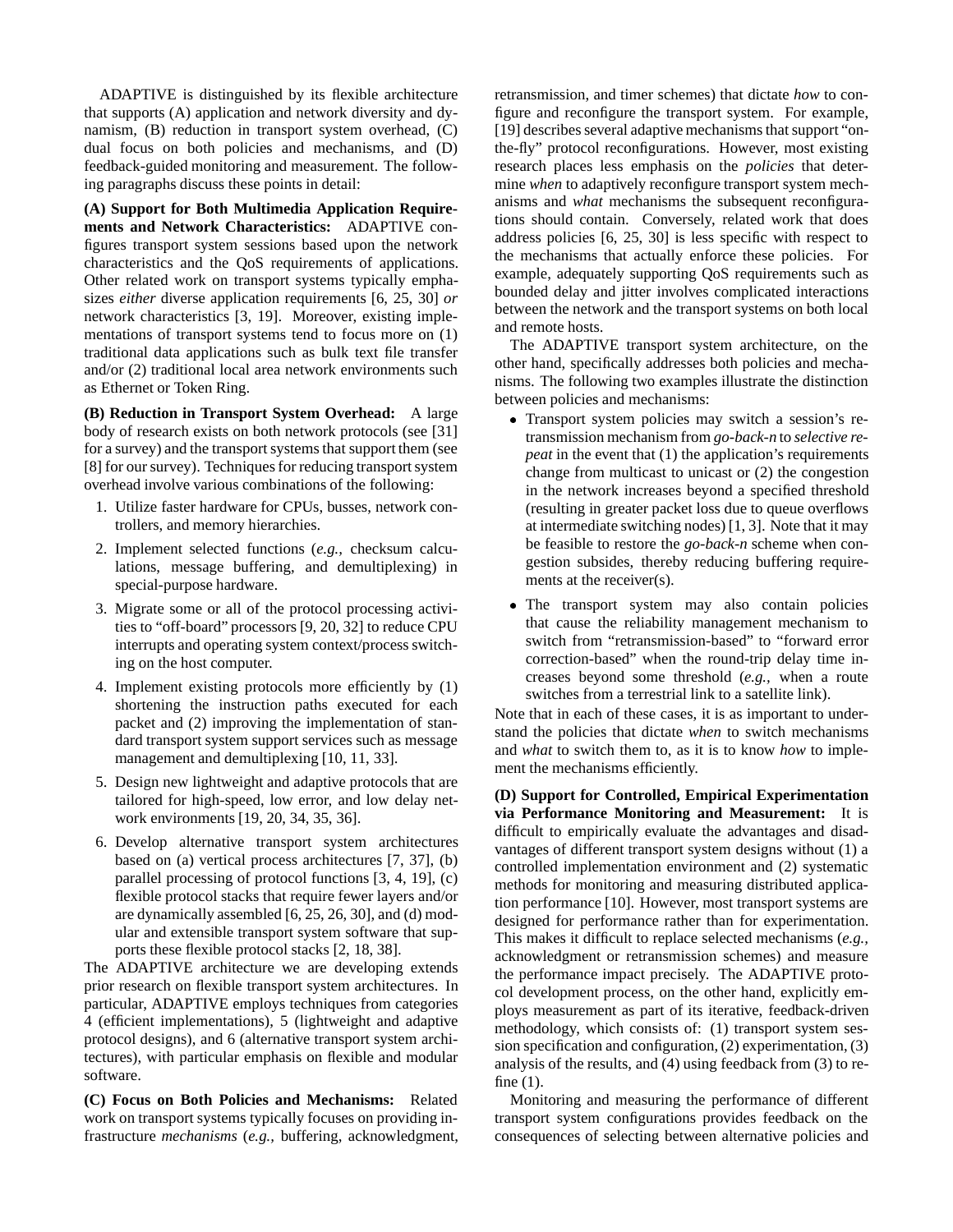

Figure 1: ADAPTIVE Architecture

mechanisms [28]. In addition, certain metric information (*e.g.,* packet loss and round-trip delay, CPU load, and memory utilization) may be used at run-time to determine *when* to reconfigure the transport system mechanisms. Other metrics for monitoring and measuring transport systems include throughput, response time, jitter, connection establishment time, and number of packet retransmissions [39]. Section 4.3 describes measurement issues in greater detail.

### **4 Design of the ADAPTIVE System**

This section describes the architecture of the ADAPTIVE system and examines its major subsystems in detail. As shown by the shaded rectangles in Figure 1, ADAPTIVE's three main subsystems are:

 **MANTTS (***"Map Applications and Networks To Transport Systems"***):** MANTTS is responsible for choosing the appropriate set of policies and mechanisms to meet an application's quality-of-service (QoS) requirements (quality-ofservice requirements involve both "qualitative" and "quantitative" factors). MANTTS negotiates with remote hosts and intermediate switching nodes, taking into account the dynamically changing network environment. It transforms the QoS requirements into a specification of the policies and mechanisms that comprise a transport system session configuration. Section 4.1 further describes MANTTS.

 **TKO (***"Transport Kernel Objects"***):** TKO synthesizes a customized lightweight transport system session configuration composed of reusable components selected from a *protocol mechanisms repository*. TKO instantiates these mechanisms to form an executable session object representation that guides the actions of an interpreter that performs protocol processing activities on PDUs flowing throughout the transport system. Section 4.2 further describes TKO.

 **UNITES (***"UNIform Transport Evaluation Subsystem"***):** UNITES supports network traffic monitoring, metric selection/collection/analysis/presentation, and performance measurement. In addition to enabling meaningful comparisons between different session configurations, UNITES provides feedback that assists MANTTS and TKO in determining when and how to dynamically alter certain mechanisms in a session. Section 4.3 further describes UNITES.

ADAPTIVE's architecture is decomposed into these three subsystems to facilitate the development of fine-grain, "plugcompatible" components that precisely meet the communication requirements of distributed applications. The following sections describe each ADAPTIVE subsystem in detail. Details of the interface to the native transport/operating system are excluded for clarity.

### **4.1 MANTTS**

MANTTS ("Map Applications and Networks To Transport Systems") manages various resources (*e.g.,* message buffers, control blocks for open sessions, and available communication ports) and services (*e.g.,* protocol mechanisms providing session configuration and reconfiguration support) on ADAPTIVE host systems and intermediate switching nodes. For instance, MANTTS coordinates multiple re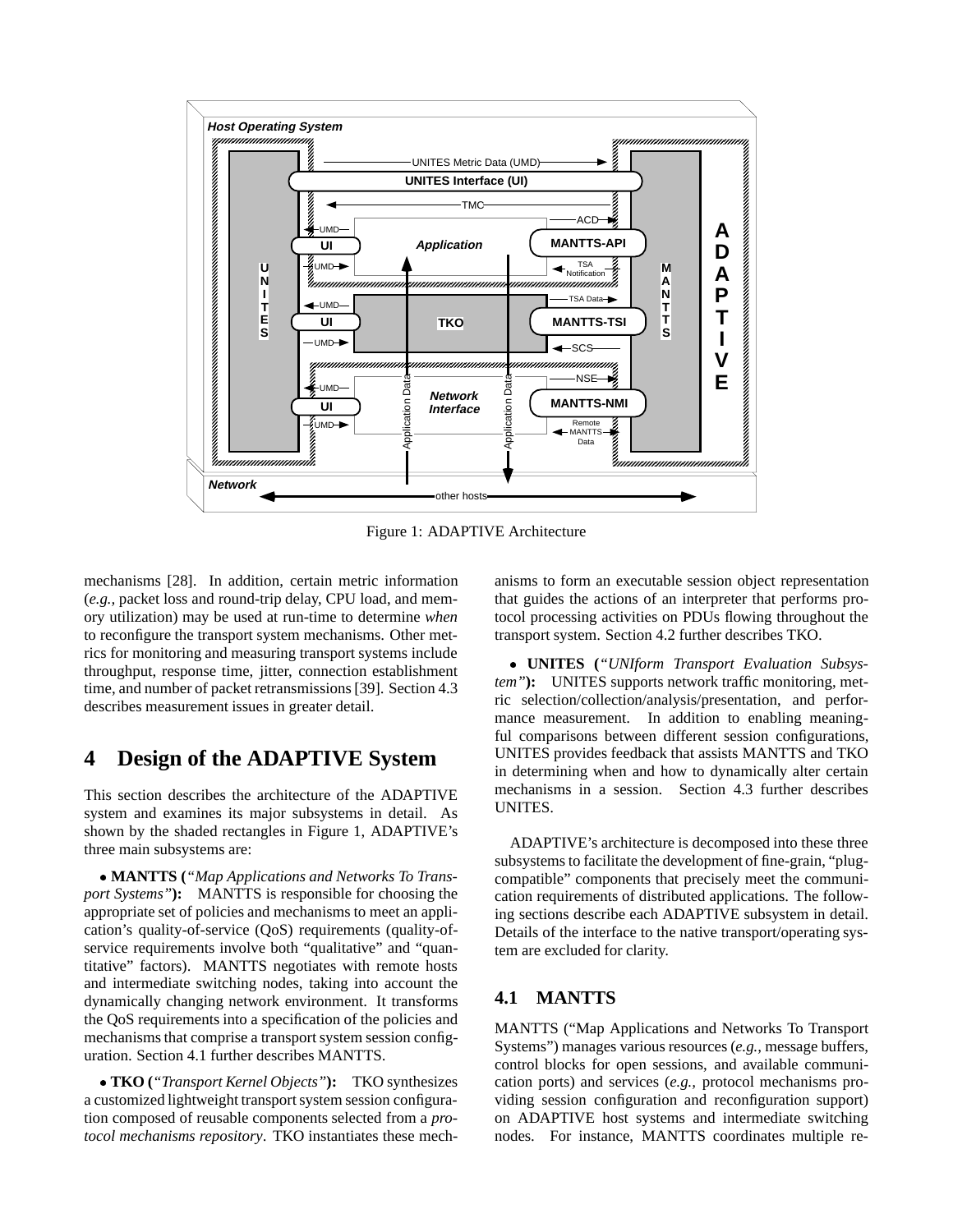lated communication sessions (*e.g.,* determining the scheduling priorities of synchronized multimedia streams), guides the "requirement-driven"transformation process that synthesizes transport system session configurations, and monitors the network to detect and respond to dynamic changes in traffic conditions.

MANTTS is involved in several phases of communication including: (1) the connection negotiation and configuration phase (where it coordinates the initial session configuration), (2) the data transfer phase (where it coordinates the reconfiguration process), and (3) the connection termination phase (where it releases resources and recalculates transport system load information). The activities undertaken during each phase are discussed below.

### **4.1.1 The Connection Negotiation and Configuration Phase**

MANTTS is responsible for interactively negotiating the requested QoS requirements when an application initiates a connection. Negotiation occurs between the local and remote application and MANTTS entities, as well as the intermediate switching nodes. The negotiation phase determines the QoS that the transport system is capable of providing at the current time. Negotiation may be necessary if the QoS requested by the application is not available. However, negotiation need not determine an *optimal* configuration, as long as it produces one that meets the application's requirements (which may have a range of tolerance). If the negotiation is satisfactory to the participating applications and transport systems, the local and remote session configurations are instantiated (as described in Stage III below). If the negotiation/transformation is unsuccessful, on the other hand, (*e.g.*, due to resource limitations or network partitioning), there are two alternatives: (1) refuse the connection and (2) allow the application to re-negotiate at a lower quality of service.

In general, the negotiation process is based upon factors like the current network state and traffic volume, intermediate switching node queue lengths, host processing loads, and services available at the remote hosts. Local and remote MANTTS entities negotiate three basic categories: (1) parameters (*e.g.,* buffer space, initial window advertisements and scaling factors [40], segment size and maximum transmission unit (MTU) size, priorities for message delivery and scheduling, and timer settings for delayed acknowledgments and retransmissions), (2) mechanisms (*e.g.,* reliability management and transmission management mechanisms), and (3) representations (*e.g.,* fixed-size vs. variable-sized buffer management).

As shown in Figure 2, MANTTS configures a transport system session on behalf of the application via the following three-stage transformation process:

- **Stage I:** MANTTS transforms the QoS requirements into an appropriate set of policies known as a *Transport Service Class* (TSC) (TSCs are described further below).
- **Stage II:** MANTTS then transforms the TSC into a *Session Configuration Specification* (SCS). The SCS is

a "blueprint" that specifies a set of protocol mechanisms that implement the selected TSC policies. The SCS is based upon information regarding static and dynamic network characteristics, along with information obtained from negotiating with remote application and MANTTS entities and intermediate switching nodes.

 **Stage III:** The mechanisms specified by the SCS are automatically synthesized by the *Transport Kernel Objects* (TKO) subsystem. TKO dynamically composes and instantiates customized session configurations. When executed on incoming and outgoing PDUs, these configurations are designed to deliver the requested communication service to applications.

The remainder of this section describes each stage of the transformation process in greater detail.

**Stage I – Transport Service Class Selection:** During the first transformation stage, MANTTS selects a *transport service class* (TSC) that corresponds to the applicationspecified communication requirements. As shown in Table 1, TSCs represent general classes of application requirements such as interactive isochronous traffic (*e.g.,* voice conversation), distributional isochronous traffic (*e.g.,* full-motion HDTV), non-isochronous real-time traffic (*e.g.,* robotics and manufacturing control), and non-isochronous, non-real-time traffic (*e.g.,* file transfer, remote login, and RPC) [6]. Each TSC embodies a set of related policy decisions that satisfy the application's QoS requests.

Applications may explicitly select a TSC to help simplify the subsequent transport system session configuration process. TSCs embody a set of default parameters, mechanisms, and/or representations, thereby requiring the negotiation of only a subset of these entities. Simplifying and reducing the configuration delay is important, since the benefits of a dynamically configured architecture are reduced if the configuration and/or reconfiguration process is overly timeconsuming.

The MANTTS Application Programmatic Interface (MANTTS-API) provides the user interface for the ADAP-TIVE system. For example, when an application initiates a connection it passes *application communication descriptor* (ACD) via the MANTTS-API. As shown in Table 2, ACDs specify several types of information including the remote session participant address(es), qualitative and quantitative quality-of-service parameters, and metric collection and reconfiguration requests. Multiple remote addresses are necessary if multicast service is requested. Participant addresses indicate certain characteristics of intermediate switching nodes and remote end systems such as available bandwidth, MTU, latency, and bit error rates. Knowledge of these characteristics enables MANTTS to determine more appropriate policies and mechanisms. Duration is an important quantitative QoS parameter for digital continuous media (DCM) sessions [41]. It is an essential configuration parameter for ADAPTIVE, since it is not generally useful to dynamically reconfigure sessions that have very low duration.

**Stage II – Session Configuration Specification:** During the second stage of configuration, MANTTS transforms the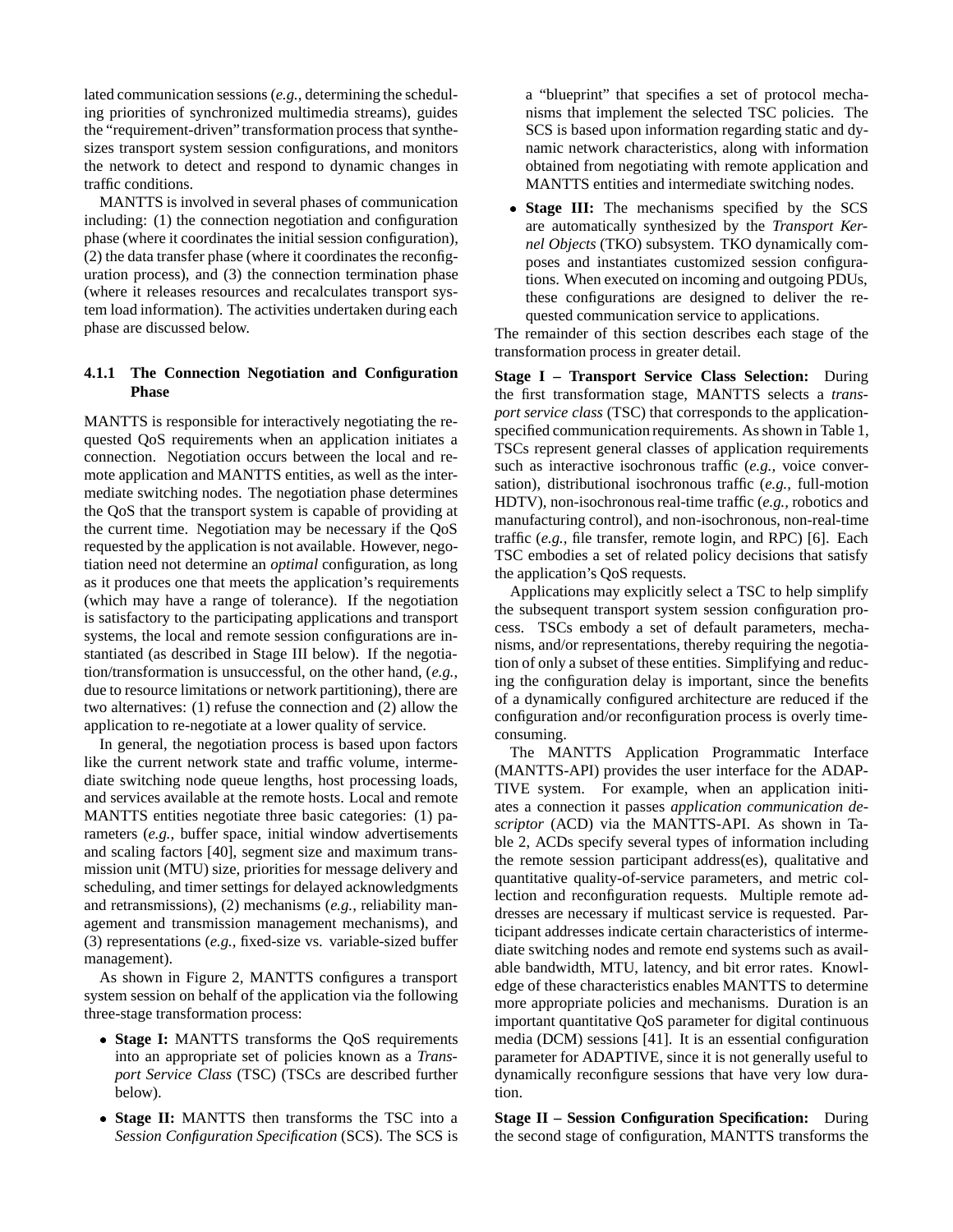

Figure 2: MANTTS Transformation Model

| <b>Parameter Name</b>                            | <b>Description</b>                                                                                  | <b>Example Specifiers</b>                                                                   |
|--------------------------------------------------|-----------------------------------------------------------------------------------------------------|---------------------------------------------------------------------------------------------|
| <b>Remote Session</b><br>Participant Address(es) | $S$ pecifies $\geq$ addresses of remote end-systems<br>that comprise the communication association. |                                                                                             |
| Quantitative                                     | Specifies the performance criteria                                                                  | Peak and average throughput, minimum and maximum latency and jitter                         |
| <b>OoS</b> Parameters                            | requested by the application.                                                                       | error-rate probabilities, duration, etc.                                                    |
| <b>Oualitative</b>                               | Specifies the functionality of behavior                                                             | Sequenced/non-sequenced delivery, duplicate sensitivity, explicit/implicit                  |
| <b>OoS</b> Parameters                            | requested by the application.                                                                       | connection management, (byte/packet/block)-based transmission and acknowledgment.           |
| <b>Transport Service</b>                         | Actions to perform when changes occur in                                                            | $\langle condition, action \rangle$ pairs that indicate the actions to perform when certain |
| Adjustment (TSA)                                 | local or remote hosts or the network.                                                               | conditions are true.                                                                        |
| <b>Transport Measurement</b><br>Component (TMC)  | Specifies performance metrics to collect<br>for this particular communication session.              | Parameter selection, sampling rate, presentation format, etc.                               |

Table 2: The ADAPTIVE Communication Descriptor Format

selected TSC into a corresponding session configuration specification (SCS). The resulting SCS represents a set of protocol mechanisms that implement the policies embodied in the TSC. MANTTS produces the SCS by reconciling the TSC with the network characteristics associated with the indicated remote addresses. A *network state descriptor* maintained by the MANTTS Network Monitor Interface (MANTTS-NMI) samples, records, and estimates the current state of dynamic network characteristics.

The initial configuration of a transport system session in an ADAPTIVE host may choose between one of two alternatives:

**1. Implicit Negotiation:** MANTTS supports implicit connection management, where configuration information is piggybacked along with the application's first PDU. This is useful for latency-sensitive applications (*e.g.,* "requestresponse"-style network file servers) that must not incur any QoS negotiation delay. To support implicit negotiation, remote MANTTS entities must supply reasonable values for default configurations.

Longer-duration applications may also choose implicit negotiation, since eliminating the multiple round-trip "handshake" overhead is beneficial for sessions running over longdelay links [1]. If necessary, it is possible to reconfigure an active session dynamically at a later point, using the renegotiation mechanisms described in Section 4.1.2 below.

**2. Explicit Negotiation:** When an application requests either explicit connection management and/or peer-to-peer negotiation, the initiating local MANTTS entity uses an outof-band signaling channel to exchange and negotiate configuration parameters with remote MANTTS entities. Out-ofband signaling helps to optimize the main data transfer path, since this path does not interpret packets containing control information [31].

Figure 3 illustrates the separate control and data paths used by signaling and data units during the negotiation process and subsequent data transfer. The additional time spent negotiating QoS should improve the overall performance for longer-duration, high-bandwidth connections, since the resulting configurations more accurately reflect the application requirements and network characteristics [31]. Moreover, the negotiation process may be combined with explicit connection management that occurs during the initial 2-way or 3-way handshake. This allows local configuration activities to proceed in parallel with remote negotiation activities.

**Stage III – Transport System Synthesis:** In the third stage of configuration, MANTTS submits the session configuration specification (SCS) to the *Transport Kernel Object* (TKO) subsystem via the MANTTS Transport System Interface (MANTTS-TSI). TKO transforms the SCS into a *transport system session configuration*, which is customized for the particular applications and networks involved. This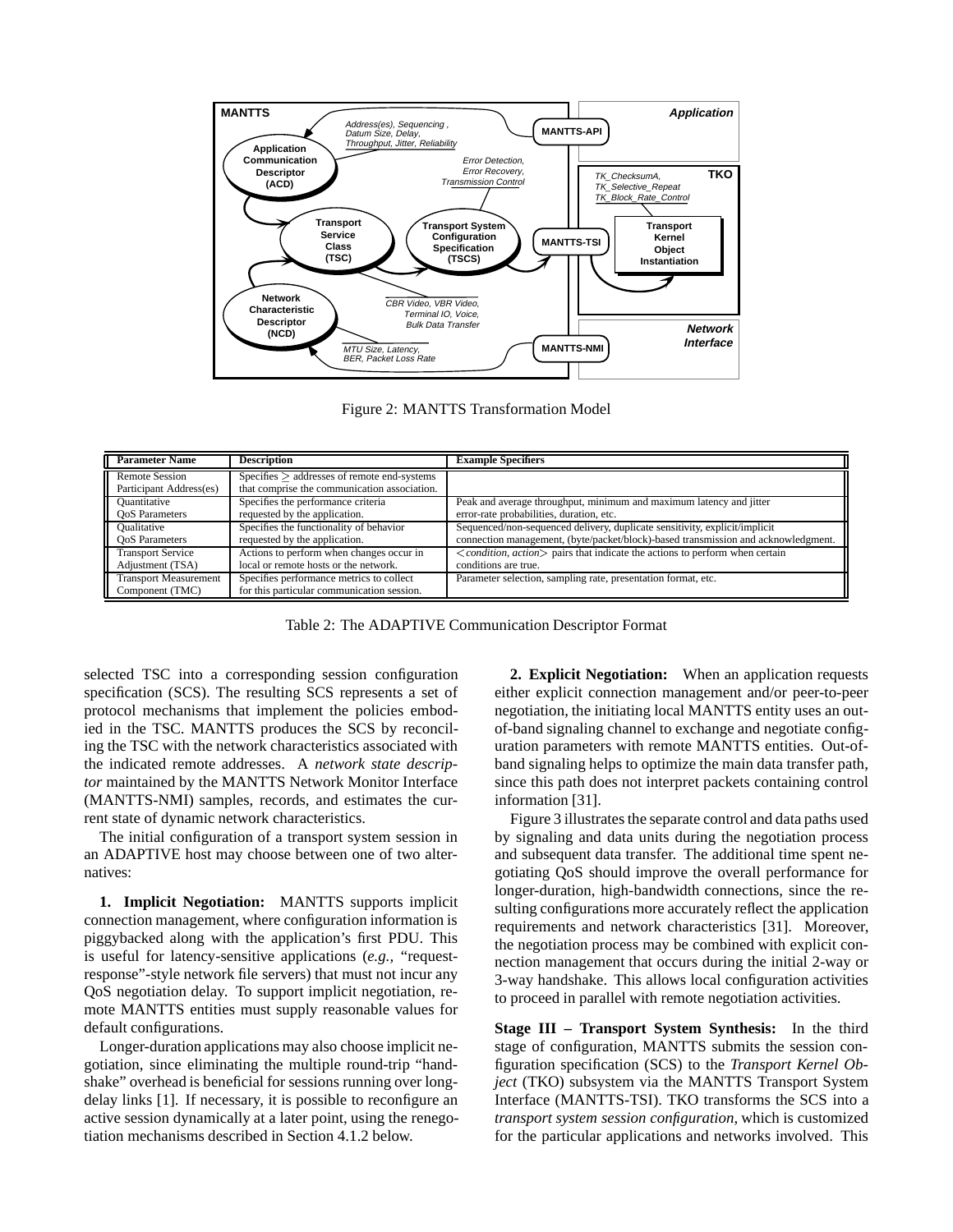

Figure 3: Connection Configuration

final transformation stage involves (1) synthesizing the specified protocol mechanisms (*e.g.,* buffer management, transmission control, and reliability management) from the TKO class repository, (2) instantiating an executable representation that is used by a protocol interpreter to invoke operations on PDUs in the appropriate order, and (3) instrumenting the dynamically synthesized mechanisms using the UNITES measurement facilities to satisfy the application's metric collection requests. Instrumentation is based on both application requests and global UNITES metric collection requests. Section 4.2 describes the TKO subsystem in detail; Section 4.3 describes the UNITES subsystem in detail.

#### **4.1.2 Data Transfer and Reconfiguration Phase**

The ADAPTIVE architecture adapts to dynamic changes in application requirements and network characteristics by explicitly and/or implicitly reconfiguring transport system sessions. The reconfiguration process is similar to the initial configuration process, and may involve decreasing or increasing the QoS.

Explicit reconfiguration is initiated by a local or remote application request such as changing from unicast to multicast communication or requesting a higher or lower quality of service. Remote MANTTS entities are notified if a new SCS must be generated to satisfy the request, and the corresponding transport system session configurations are updated. Explicit reconfiguration requests are sent via the same out-of-band signaling channel used for connection negotiation.

MANTTS automatically detects situations where implicit reconfiguration is necessary. These situations typically occur when parameters monitored by MANTTS exceed thresholds specified by transport system policies. For example, local or remote MANTTS entities may initiate renegotiation in response to increases or decreases in buffer space, roundtrip delay, or changes in processor load. Similarly, changes in network conditions may be detected by the MANTTS Network Monitor. These conditions include intermediate switching node failure, lower throughput due to increased network congestion, or routing changes. For example, if a

long-duration connection switches to a high-delay path (*e.g.,* if intermediate node failures cause routes to change from a terrestrial link to a satellite link), it may become necessary to reconfigure certain mechanisms such as the retransmission scheme or window scaling options.

During reconfiguration, one of the following actions occurs:

 **Adjust the TSC:** change the Transport Service Class to provide a QoS that is more suitable to the new conditions (*e.g.,* benefitting an application that has changed video coding schemes and now requires isochronous service). This change potentially generates a completely new or partially modified SCS.

• Adjust the SCS: replace or adjust one or more parameters or mechanisms used by the transport system to compensate for the indicated change (*e.g.,* increase the inter-PDU gap used by the rate control mechanism in response to perceived network congestion). In this case, no change occurs in the corresponding TSC.

 **Application-Specific:** notify the application when changes occur in operating conditions (*e.g.,* a reduction in receiver's buffer space) via a *call-back* mechanism that allows it to react appropriately (*e.g.,* begin transmitting data using an application-specific compression or component coding scheme).

#### **4.1.3 Connection Termination Phase**

There are several different types of connection termination semantics supported by ADAPTIVE, including graceful (*i.e.,* no loss of buffered data) and non-graceful (*i.e.,* potential loss of buffered data). In addition to shutting down the communication channel, the termination phase provides an opportunity for MANTTS to release allocated resources and recalculate transport system load information. Both explicit and implicit connection termination is supported.

### **4.2 TKO**

The TKO ("Transport Kernel Objects") subsystem provides a modular and extensible framework for configuring and reconfiguring transport systems sessions. Modularity enhances transport system flexibility by providing uniform interfaces for "plug-compatible" protocol and session processing components. Extensibility enhances transport system adaptivity by permitting the addition of new and/or alternative services at run-time. Flexibility and adaptivity, in turn, help support the diversity and dynamism of applications and networks.

As shown in Figure 4, the TKO subsystem consists of the two distinct levels of abstraction described below: (1) TKO *protocol architecture* and (2) TKO *session architecture*. Each level performs a well-defined set of services for the transport system. TKO is implemented in  $C++$  since (1) C++ integrates context information together with operations to support object-oriented design and programming and (2) C++ directly supports flexibility and adaptivity via inheritance and dynamic binding. Inheritance is a particularly use-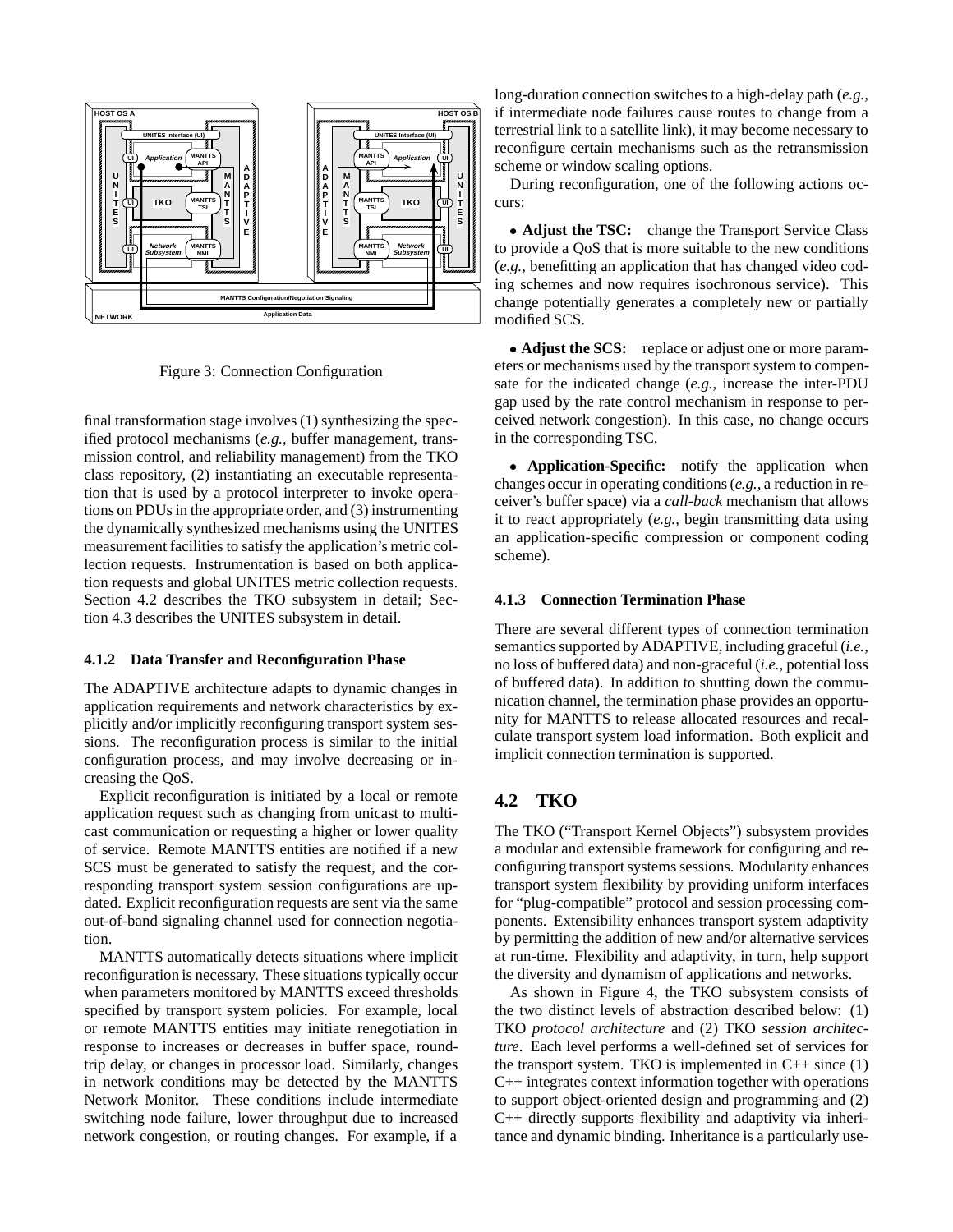

Figure 4: TKO Protocol and Session Architectures

ful technique for maximizing sharing, reuse, and extensibility of TKO components.

#### **4.2.1 TKO OS Protocol Architecture:**

The TKO protocol architecture is a repository of "mediumgranularity" C++ classes that insulate the transport system from the underlying operating system environment. The ADAPTIVE TKO protocol architecture design is influenced by the *x*-kernel [7] and Conduit [18] communication systems. The TKO protocol architecture classes provide uniform interfaces for accessing protocol support services such as timers, message buffering, and protocol graph operations that insert, delete, and/or alter protocol objects. There are four fundamental TKO protocol architecture classes: TKO Event, TKO Message, TKO Protocol and TKO Session:

 TKO Event**:** Many protocols must respond to temporal events such as retransmission timer expiration or periodic update requests [42]. The TKO Event class provides event management operations such as TKO Event::schedule, TKO Event::expire, and TKO Event::cancel. TKO Event objects schedule themselves to expire one or more times (*i.e.,* they are "oneshot" or periodic), they may be cancelled, and they are triggered to expire asynchronously by the operating system's timer facility.

 TKO Message**:** Performance measurements indicate that memory-to-memory copying is a significant source of transport system overhead [43]. Therefore, some form of buffer management is required to avoid unnecessary copying when (1) moving messages between protocol layers and (2) when adding or deleting message headers and trailers. The TKO Message class provides uniform interfaces for services that create, copy, prepend, and split messages. TKO Message objects are logically divided into two distinct regions: the *header* and the *data*. The data region efficiently supports "lazy copying" operations, as well as handling message fragmentation and reassembly. Likewise, the header region allows operations that efficiently prepend header information onto a message (TKO Message::push) and later strip it off (TKO Message::pop).

 TKO Protocol**:** Conventional protocol suites are specified as a hierarchy of layers, where each layer performs well-defined services for layers above it, while making use of services from layers below it. The TKO Protocol class provides uniform interfaces for protocol objects used to compose protocol suites like TCP/IP, OSI, and XNS. The service interface for TKO Protocol objects provides (1) management operations for manipulating "protocol graphs" (which express the relationships between various protocol objects) and (2) operations that create, destroy, and demultiplex and multiplex messages to TKO Session objects. Each TKO Protocol object contains 0 or more TKO Session objects.

 TKO Session**:** The TKO Session class forms the junction between the TKO protocol architecture and TKO session architecture services (as shown in Figure 4). TKO Session objects encapsulate certain context information (*e.g.,* local and remote addresses) needed to correctly and efficiently process a session's incoming and outgoing messages. Associated with this context information are oper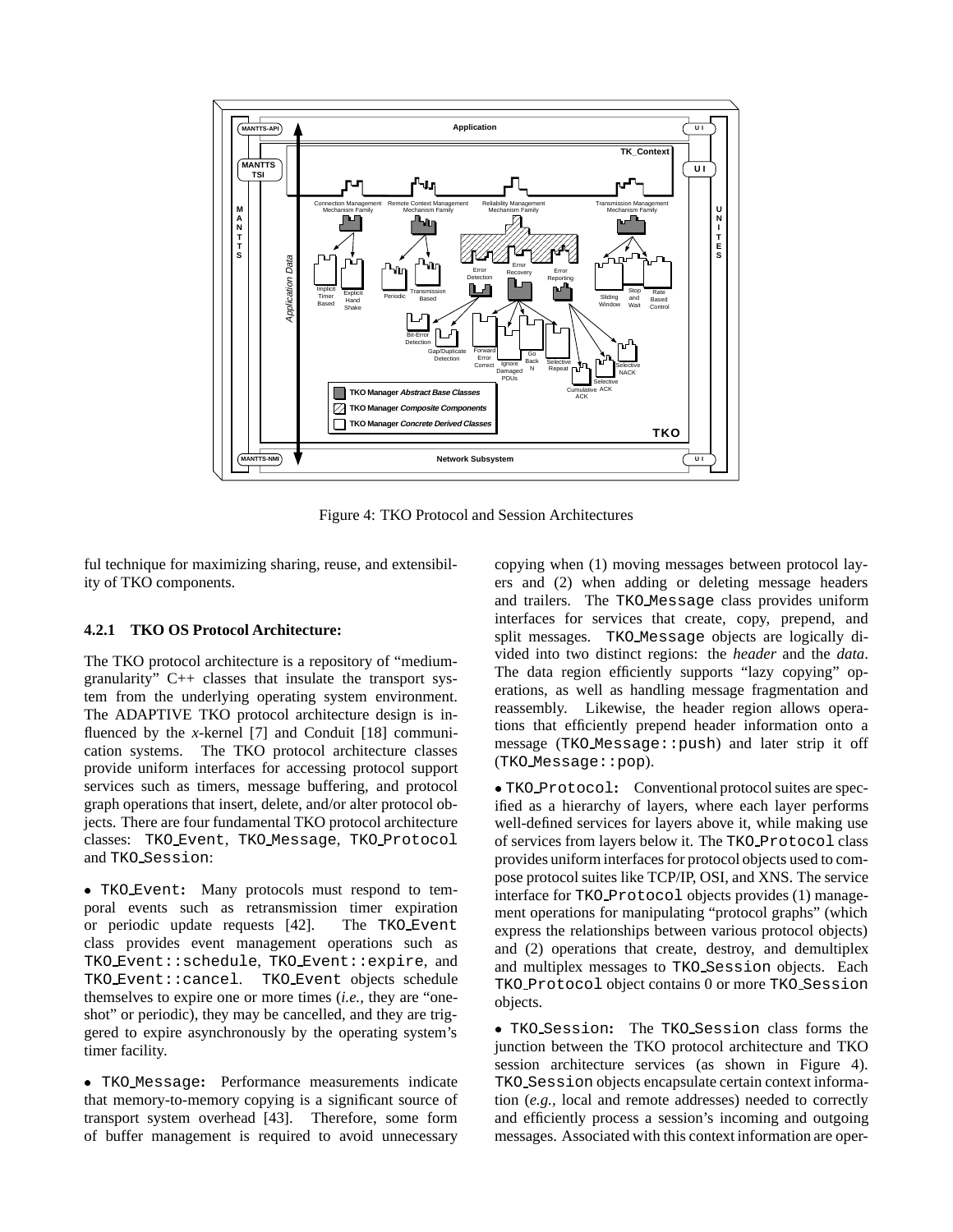ations used for (1) sending and receiving TKO Message objects that flow through TKO Session objects, (2) dynamic session attachment (*i.e.,* allocating and linking together new sessions to form session graphs), and (3) dispatching system calls that store and/or retrieve session control information (*e.g.,* determining host and peer network addresses or determining the MTU for a given network interface).

These four fundamental classes provide the infrastructure that supports the TKO session architecture services described below.

#### **4.2.2 TKO Session Architecture**

Like the TKO protocol architecture, the TKO session architecture is designed as a repository of reusable C++ transport system mechanisms. However, each component in the TKO session architecture repository encapsulates "finergrain" mechanisms associated with session activities such as connection management, transmission control, and reliability management. The remainder of this section describes the organization of the primary TKO session architecture components, explains how transport system sessions are synthesized and discusses several performance optimization techniques.

To support flexible configuration and reconfiguration, TKO session architecture is organized as a collection of C++ inheritance hierarchies. As shown in Figure 5, these inheritance hierarchies are "rooted" at *abstract base classes* that provide uniform interfaces for session activities. Specialized instances of these mechanisms are derived from an appropriate abstract base class and combined to form complete session configurations. Two TKO\_SA components, TKO Context and TKO Synthesizer, manage and maintain these mechanisms as described below:

 **TKO Context:** Figure 4 depicts how each TKO Session object points to one or more TKO Context objects that are customized for the associated application's QoS requirements. As shown in Figure 5, TKO Context objects possess several different types of components that (1) provide functions to perform certain session activities (*e.g.,* connection management, reliability management, and transmission management) and (2) maintain context information (*e.g.,* round-trip time estimates, sequence numbers, or flow control window advertisements) necessary to support these functions. This encapsulation of context and functions facilitates rapid prototyping and incremental protocol development.

Each TKO Context object contains a table of pointers to C++ abstract base classes that define the session's behavior. Table entries point to objects that are either *concrete derived subclasses* or *composite components*. Complete session objects are synthesized by *composing* and *instantiating* concrete derived subclasses and composite components that are appropriate for the specified application requirements and network characteristics.

Concrete derived subclasses are formed by selectively inheriting certain context information and functions from existing abstract base classes. These subclasses "specialize"



Figure 5: TKO Context

basic session mechanisms (*e.g.,* Sliding Window is derived from the abstract base class Transmission Management). Likewise, composite components manage objects of several related subcomponents that interoperate in well-defined ways. For example, the Reliability Management composite component in Figure 5 performs error detection, error reporting, and error recovery. Composite components are efficiently replaced and recombined in their entirety, thereby minimizing run-time overhead.

 **TKO Synthesizer:** The TKO Synthesizer is responsible for overseeing the configuration and reconfiguration of TKO Context objects. As shown in Figure 5, the synthesizer receives the session configuration specification (SCS) from the MANTTS-TSI and transforms it into an efficient, lightweight TKO Context session instantiation. A TKO Synthesizer is also responsible for instrumenting and monitoring the transport system session resources specified in Transport Measurement Component.

The TKO Synthesizer permits fine-grain, per-session control over its associated TKO Context bindings by instantiating entries in the TKO Context table at either configuration-time or run-time. In the latter case, the TKO Synthesizer coordinates dynamic session reconfiguration by re-instantiating the updated session mechanism(s). For instance, each class object provides a means for replacing itself with a different class object via the segue mechanism supplied in all abstract base classes. Segue supports reconfiguration by permitting certain class object bindings to change dynamically. This approach differs from the BSD 4.3 UNIX network architecture, where protocol operators are statically bound to session control blocks through pointers to C functions. In the BSD scheme, all sessions associated with a particular protocol object use the same bindings, which are fixed at link-time and do not change.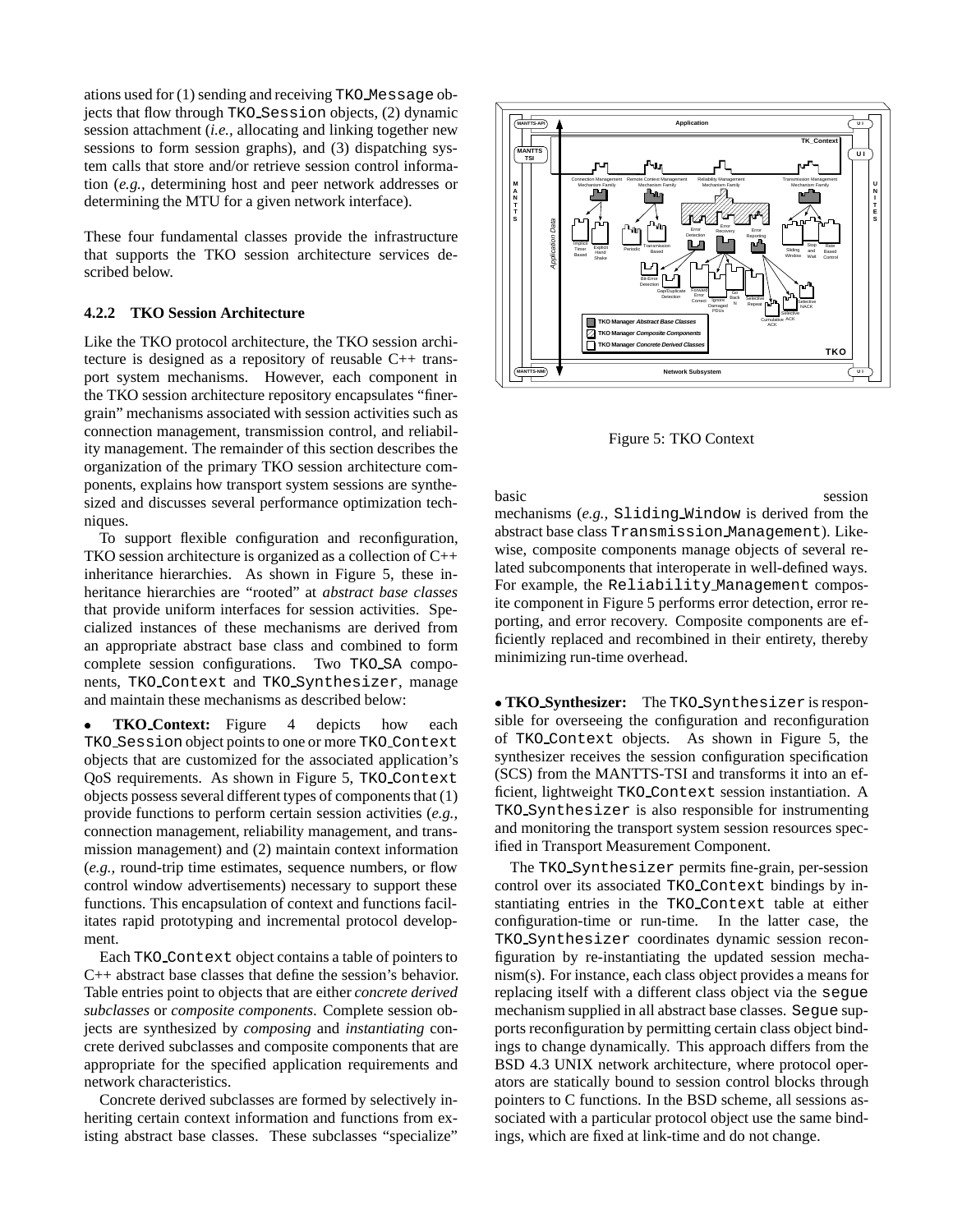

Figure 6: UNITES Architecture

TKO session architecture flexibility is supported by the C++ "virtual function" dynamic binding mechanism [44]. Although dynamic binding enhances *flexibility* (and thereby facilitates *prototyping* and *experimentation*), it increases processing overhead somewhat due to the extra level of indirection required to dispatch C++ virtual functions. To reduce this overhead, TKO employs a technique known as *customization* [45], which generates non-dynamically bound configurations for circumstances where performance is more important than flexibility. Customization incurs a timespace tradeoff, however, since inline expansion of many customized kernel objects may lead to excessive "code bloat" (see [46] for a discussion of a similar problem with the Synthesis Kernel).

In addition, the TKO session architecture maintains a cache of customized "TKO Templates" that further optimize the instantiation process. TKO Templates provide default transport system session configurations for commonly requested SCSs. These templates reduce the complexity and duration of the connection negotiation phase. There are two general types of TKO Templates:

- 1. *Static Templates* are guaranteed not to change. This allows more efficient implementation, since the mechanisms may be completely customized (*e.g.,* inline expanded rather than dynamically dispatched). Static templates are also used to implement backward compatibility with existing protocols like TCP.
- 2. *Reconfigurable Templates* may change at some point during the communication session. Although this approach is generally more flexible, it is also less efficient since additional indirection is required (though not as much as is needed by a dynamically synthesized configuration).

If a pre-assembled TKO Template does not exist to match an SCS request, TKO session architecture is responsible for dynamically synthesizing one [46].

### **4.3 UNITES**

The UNITES ("Uniform Transport and Evaluation Subsystem") subsystem facilitates transport system protocol experimentation by coordinating *metric specification*, *metric collection*, *metric analysis*, and *metric presentation*. A fundamental goal of ADAPTIVE is to provide a framework that supports controlled hypothesis testing of different transport system session configurations. For example, we are currently experimenting with alternative protocol design configurations to determine those that best serve particular pairings of multimedia application requirements and underlying network characteristics. Information collected by the UNITES metrics quantifies trade-offs and interactions among different configurations, thereby providing meaningful design and implementation evaluations.

UNITES metrics are divided into two classes: *blackbox* and *whitebox*. These classes differ depending on whether or not the metric collection mechanisms require internal instrumentation of transport system session configurations. Both blackbox and whitebox metrics assist the tuning of transport system configurations by quantifying the performance consequences of certain design and implementations decisions.

Blackbox metrics are collected without knowledge of internal implementation details. They include throughput (defined as the number of packets transmitted per second) and latency (defined as the packet round-trip time for interactive traffic). Whitebox metrics, on the other hand, require internal instrumentation of the session configurations. These metrics include connection establishment and termination latency, number of packet (re)transmissions, the number of instructions required to execute a protocol function, interrupt and scheduling overhead, the degree of jitter (defined as the variance in

the delay), and packet loss. Collecting white-box metrics is very difficult without a development and testing environment like ADAPTIVE that supports controlled experimentation.

As illustrated in Figure 6, the UNITES Metric Repository stores the collected metric information in a database. A repository is necessary when many active connections are instrumented and monitored, since too much data is generated to collect and process in real-time [28]. Users can access this information in various ways, including interactive graphic displays or standard network management protocols such as SNMP or CMIP. This metric data is presented in either a systemwide, per-host, or per-connection manner. UNITES monitors transport system sessions in two primary ways:

- 1. Application programs use the Transport Measurement Component parameter in the ADAPTIVE Communication Descriptor to indicate metrics they want UNITES to collect. The TKO subsystem then selectively instruments the synthesized configurations and the metrics are automatically collected by UNITES at run-time.
- 2. To support experimentation, metrics also may be requested using either a graphics-based or languagebased interface. Sjodin *et al.*'s work is an example of a language-based approach [39]. They define a specification language that indicates what measurements to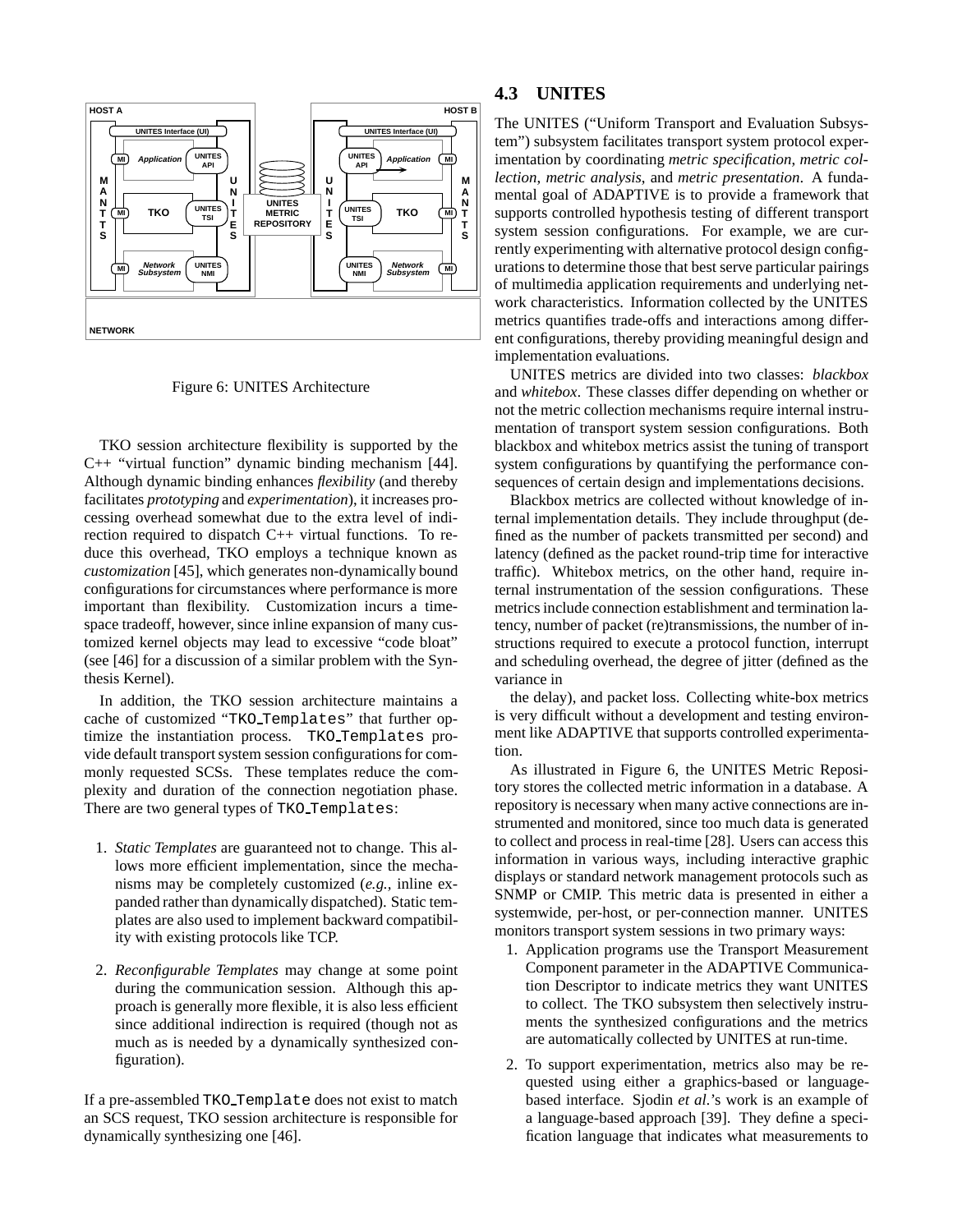collect and what traffic to generate. Figure 6 shows a graphical interface for specifying certain metrics to collect on a per-host basis.

## **5 Summary**

Adequately supporting next-generation multimedia applications necessitates transport systems that tailor their services to precisely meet the communication requirements of both applications and high-performance networks. ADAPTIVE is a flexible and adaptive transport system architecture designed to provide these services.

ADAPTIVE provides (1) support for application and network diversity and dynamism, (2) reduction in transport system overhead, (3) focus on both policies and mechanisms, and (4) feedback-guided monitoring and measurement. In particular, ADAPTIVE's flexible software architecture facilitates an "experimentation-based" protocol development methodology. ADAPTIVE enables precise measurement of application and network performance changes that result from selectively modifying certain transport system mechanisms (*e.g.,* measuring the effect of switching from *implicit* to *explicit* connection management or from *selective repeat* to *go-back-n* retransmission).

We are currently designing and implementing a prototype implementation of ADAPTIVE. This prototype is written in C++, and is hosted on both the *x*-kernel and System V release 4 STREAMS. We are using the prototype to experiment with different transport system configurations that support multimedia applications (*e.g.,* network voice and video) running on several different networks (*e.g.,* Ethernet, Tree Network [47], DQDB, and FDDI).

### **Acknowledgments**

We would like to thank Hung Huang, Unmesh Rathi, and Girish Kotmire for their help in designing the ADAPTIVE system and for proof-reading earlier drafts of this paper.

# **References**

- [1] T. F. L. Porta and M. Schwartz, "Architectures, Features, and Implementation of High-Speed Transport Protocols," *IEEE Network Magazine*, pp. 14–22, May 1991.
- [2] S. W. O'Malley and L. L. Peterson, "A Dynamic Network Architecture," *ACM Transactions on Computer Systems*, vol. 10, pp. 110–143, May 1992.
- [3] Z. Haas, "A Protocol Structure for High-Speed Communication Over Broadband ISDN," *IEEE Network Magazine*, pp. 64–70, January 1991.
- [4] M. Zitterbart, "High-Speed Protocol Implementations Based on a Multiprocessor-Architecture," in *Proceedings of the 1st International Workshop on High-Speed Networks*, pp. 151– 163, May 1989.
- [5] J. Crowcroft, I. Wakeman, Z. Wang, and D. Sirovica, "Is Layering Harmful?," *IEEE Network Magazine*, January 1992.
- [6] M. Zitterbart, B. Stiller, and A. Tantawy, "A Model for Flexible High-Performance Communication Subsystems," Tech. Rep. TC 17801 (78023), IBM Research Division, February 1992.
- [7] N. C. Hutchinson and L. L. Peterson, "The *x*-kernel: An Architecture for Implementing Network Protocols," *IEEE Transactions on Software Engineering*, vol. 17, pp. 64–76, January 1991.
- [8] D. C. Schmidt and T. Suda, "Transport System Architecture Services for High-Performance Communications Systems," *IEEE Journal on Selected Areas in Communication*, vol. 11, pp. 489–506, May 1993.
- [9] H. Kanakia and D. R. Cheriton, "The VMP Network Adapter Board (NAB): High-Performance Network Communication for Multiprocessors," in *Proceedings of the Symposium on Communications Architectures and Protocols (SIGCOMM)*, (Stanford, CA), pp. 175–187, ACM, Aug. 1988.
- [10] R. W. Watson and S. A. Mamrak, "Gaining Efficiency in Transport Services by Appropriate Design and Implementation Choices," *ACM Transactions on Computer Systems*, vol. 5, pp. 97–120, May 1987.
- [11] D. D. Clark, "Modularity and Efficiency in Protocol Implementation," *Network Information Center RFC 817*, pp. 1–26, July 1982.
- [12] S. J. Leffler, M. McKusick, M. Karels, and J. Quarterman, *The Design and Implementation of the 4.3BSD UNIX Operating System*. Addison-Wesley, 1989.
- [13] D. R. Cheriton, "The V Distributed System," *Communications of the ACM*, vol. 31, March 1988.
- [14] R. V. Renesse, H. V. Staveren, and A. S. Tanenbaum, "Performance of the Amoeba Distributed Operating System," *Software – Practice and Experience*, vol. 19, pp. 223–234, March 1989.
- [15] M. N. Group, "Network Server Design," Tech. Rep. CMS-CS-89-31, Carnegie Mellon University, August 1989.
- [16] B. B. Welch, "The Sprite Remote Procedure Call System," Tech. Rep. UCB/CSD 86/302, Computer Science Division (EECS), University of California, Berkeley, CA 94720, June 1986.
- [17] UNIX Software Operations, *UNIX System V Release 4 Programmer's Guide: STREAMS*. Prentice Hall, 1990.
- [18] J. M. Zweig, "The Conduit: a Communication Abstraction in  $C_{++}$ ," in *Proceedings of the*  $2^{nd}$  *USENIX C++ Conference*, pp. 191–203, USENIX Association, April 1990.
- [19] T. F. L. Porta and M. Schwartz, "Design, Verification, and Analysis of a High Speed Protocol Parallel Implementation Architecture," in *Proceedings of the First IEEE Workshop on the Architecture and Implementation of High Performance Communication Subsystems*, Feb. 1992.
- [20] G. Chesson, "XTP/PE Design Considerations," in *Proceedings of the 1st International Workshop on High-Speed Networks*, May 1989.
- [21] D. R. Cheriton, "VMTP: Versatile Message Transaction Protocol Specification," *Network Information Center RFC 1045*, pp. 1–123, Feb. 1988.